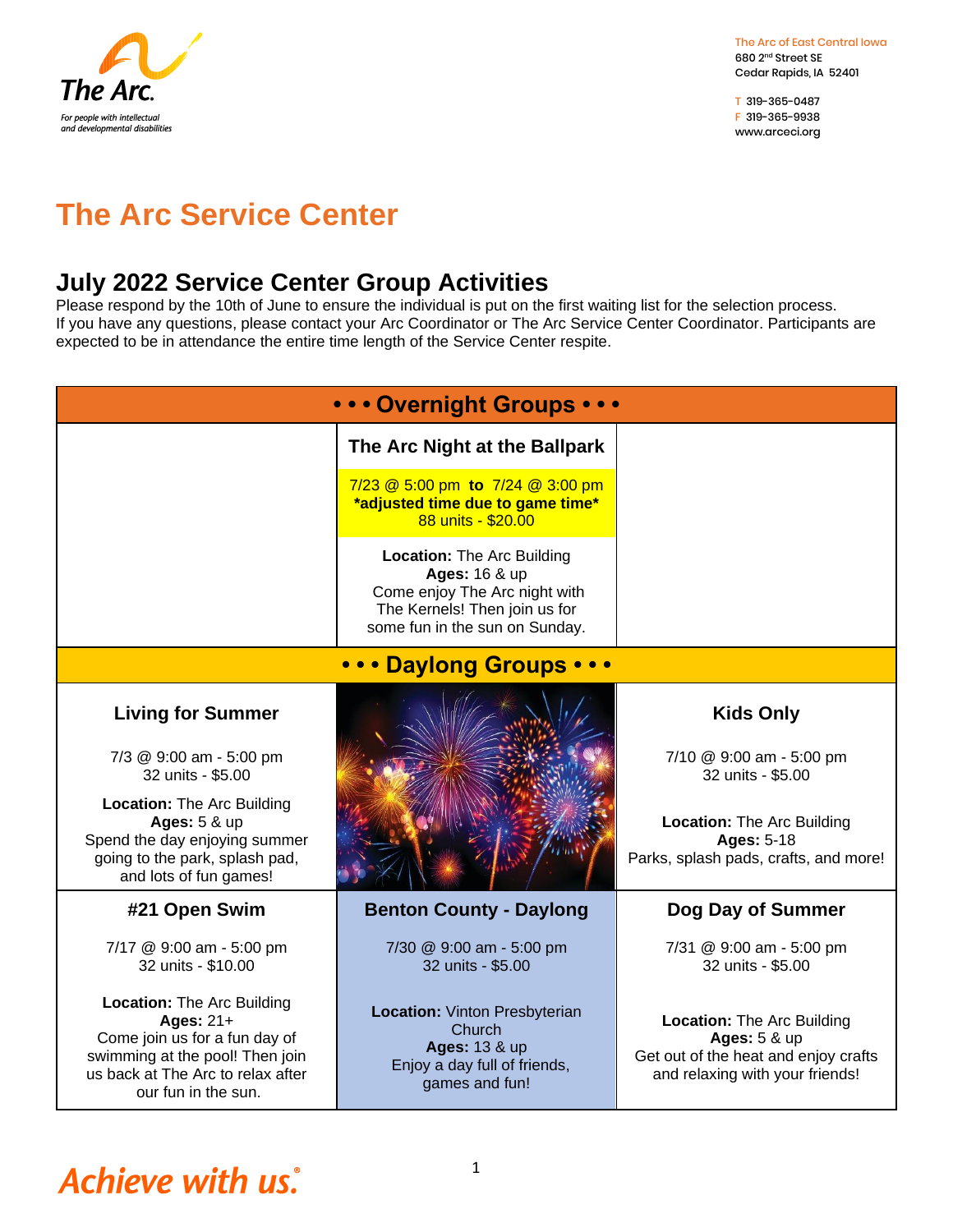|                                                                    | • • • Groups • • •                                                          |                          |  |  |  |
|--------------------------------------------------------------------|-----------------------------------------------------------------------------|--------------------------|--|--|--|
|                                                                    | <b>MONDAY</b>                                                               |                          |  |  |  |
| <b>Bowling</b>                                                     | July 11th, 18th, and 25th                                                   | Ages: 10 & up            |  |  |  |
| Location: Lancer Lanes                                             | Time: 6:00 - 8:00 pm                                                        | Program Fee: \$9.00      |  |  |  |
|                                                                    | Rock -n- Roll Let's Bowl!                                                   |                          |  |  |  |
|                                                                    |                                                                             |                          |  |  |  |
| <b>TUESDAY</b>                                                     |                                                                             |                          |  |  |  |
| Jammin'                                                            | July 5th and 19th                                                           | <b>Ages: 5 &amp; up</b>  |  |  |  |
| Location: The Arc Building                                         | Time: 6:00 - 8:00 pm                                                        | No Program Fee           |  |  |  |
|                                                                    | Show off your singing and playing talents with Karaoke and instruments!     |                          |  |  |  |
| <b>Rec Night</b>                                                   | July 12th and 26th                                                          | <b>Ages: 5 &amp; up</b>  |  |  |  |
| <b>Location: The Arc Building</b>                                  | Time: 6:00 - 8:00 pm                                                        | No Program Fee           |  |  |  |
| Come enjoy a night with your friends full of games and activities! |                                                                             |                          |  |  |  |
|                                                                    |                                                                             |                          |  |  |  |
|                                                                    | <b>WEDNESDAY</b>                                                            |                          |  |  |  |
| Pizza / Bingo                                                      | July 13th and 27th                                                          | Ages: 12 & up            |  |  |  |
| <b>Location:</b> The Arc Building                                  | Time: 6:00 - 8:00 pm                                                        | Program Fee: \$5.00      |  |  |  |
|                                                                    | B4 you arrive we will have ordered the pizza!                               |                          |  |  |  |
| <b>Monticello Bowling</b>                                          | July 6th and 20th                                                           | <b>All Ages</b>          |  |  |  |
| Location: Legacy Lanes, Monticello                                 | Time: 5:00 - 7:00 pm                                                        | Program Fee: \$7.50      |  |  |  |
|                                                                    | Come bowl over the competition!                                             |                          |  |  |  |
|                                                                    |                                                                             |                          |  |  |  |
|                                                                    | <b>THURSDAY</b>                                                             |                          |  |  |  |
| <b>The Cooking Club</b>                                            | July 7th and 21st                                                           | Ages: 12 & up            |  |  |  |
| Location: The Arc Building                                         | Time: 6:00 - 8:00 pm                                                        | Program Fee: \$5.00      |  |  |  |
|                                                                    | Make a meal with all your friends!                                          |                          |  |  |  |
| <b>Anime Club</b>                                                  | July 14th                                                                   | Ages: 12 & up            |  |  |  |
| Location: The Arc Building                                         | Time: 6:00 - 8:00 pm                                                        | No Program Fee           |  |  |  |
|                                                                    | We're welcoming back our Anime Club! Come and join us for all things Anime. |                          |  |  |  |
| <b>Benton Farmer's Market</b>                                      | July 28th                                                                   | <b>Ages: 13 &amp; up</b> |  |  |  |
| Location: Presbyterian Church,<br>Vinton                           | Time: 5:00 - 9:00 pm                                                        | Program Fee: \$5.00      |  |  |  |
| Join us for some fun walking around the Farmer's Market!           |                                                                             |                          |  |  |  |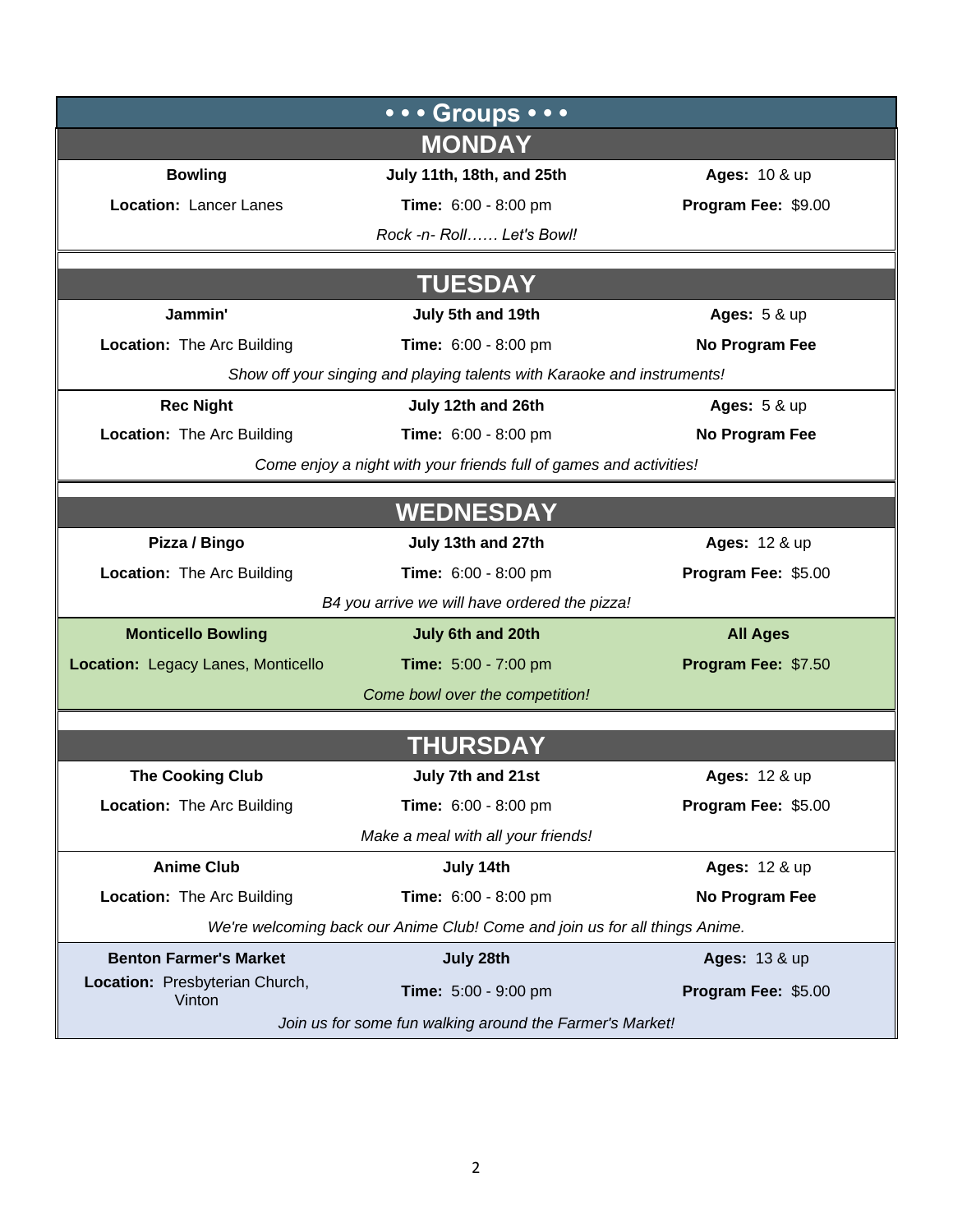|                                                                                                                                                                                                          | <b>FRIDAY</b>                                                                                                                  |                               |  |  |
|----------------------------------------------------------------------------------------------------------------------------------------------------------------------------------------------------------|--------------------------------------------------------------------------------------------------------------------------------|-------------------------------|--|--|
| <b>Pizza Movie Night</b>                                                                                                                                                                                 | July 1st and 29th                                                                                                              | Ages: 13 & up                 |  |  |
| <b>Location:</b> The Arc Building                                                                                                                                                                        | Time: 6:00 - 9:00 pm                                                                                                           | Program Fee: \$5.00           |  |  |
| Let's put it to a vote! Choose from a variety of movies, sit back with a slice and enjoy the show!                                                                                                       |                                                                                                                                |                               |  |  |
| <b>Young Adult Social Club</b>                                                                                                                                                                           | July 15th                                                                                                                      | Ages: 18 - 25                 |  |  |
| Location: The Arc Building                                                                                                                                                                               | Time: 6:00 - 9:00 pm                                                                                                           | <b>Bring money for Dinner</b> |  |  |
| Friends come one, come all! Join us for an evening out to eat and socialize!<br>Then come back to The Arc for some fun games and activities.<br>Location of restaurant will be selected on a later date. |                                                                                                                                |                               |  |  |
| <b>Benton Friday Fun</b>                                                                                                                                                                                 | July 15th                                                                                                                      | <b>Ages: 13 &amp; up</b>      |  |  |
| Location: Presbyterian Church,<br>Vinton                                                                                                                                                                 | Time: 5:00 - 9:00 pm                                                                                                           | Program Fee: \$5.00           |  |  |
| Join us for activities, crafts, and fun with friends.                                                                                                                                                    |                                                                                                                                |                               |  |  |
|                                                                                                                                                                                                          |                                                                                                                                |                               |  |  |
| #21 Rock the Block                                                                                                                                                                                       | July 22nd                                                                                                                      | Ages: $21+$                   |  |  |
| <b>Location:</b> The Arc Building                                                                                                                                                                        | Time: 6:00 - 9:00 pm                                                                                                           | <b>Bring money for Dinner</b> |  |  |
|                                                                                                                                                                                                          | Come with us to Newbo City Market and get dinner with your friends.<br>Then enjoy live music by the Bernemann Brothers Band!   |                               |  |  |
|                                                                                                                                                                                                          |                                                                                                                                |                               |  |  |
|                                                                                                                                                                                                          | <b>SATURDAY</b>                                                                                                                |                               |  |  |
| <b>Saturday Recess</b>                                                                                                                                                                                   | July 9th                                                                                                                       | Ages: 5 - 12                  |  |  |
| <b>Location:</b> The Arc Building                                                                                                                                                                        | Time: 9:00 am - 3:00 pm                                                                                                        | No Program Fee                |  |  |
|                                                                                                                                                                                                          | Come with us to the Indian Creek Nature Center for Monarch Fest!<br>Then spend the rest of the day having some fun in the sun. |                               |  |  |
| Relaxin'                                                                                                                                                                                                 | July 2nd and 16th                                                                                                              | Ages: 13 & up                 |  |  |
| Location: The Arc Building                                                                                                                                                                               | <b>Time:</b> 9:00 am - 3:00 pm                                                                                                 | No Program Fee                |  |  |

#### **Registration**

**Registration is open the 1st through the 10th of each month for the following month's activities.** Contact your SSC or the Service Center Coordinator, Lauren Zimmermann, to sign up.

By mid-month The Arc will send a list of your selected activities indicating which are confirmed and which are waitlisted.

#### **Activity Fees**

The monthly brochure of activities will indicate if there is a required activity fee. All participants will be invoiced the following month for applicable activity fees. These fees are not covered by waiver funding. Activity fees and any program fees must be paid by the due date on the invoice.